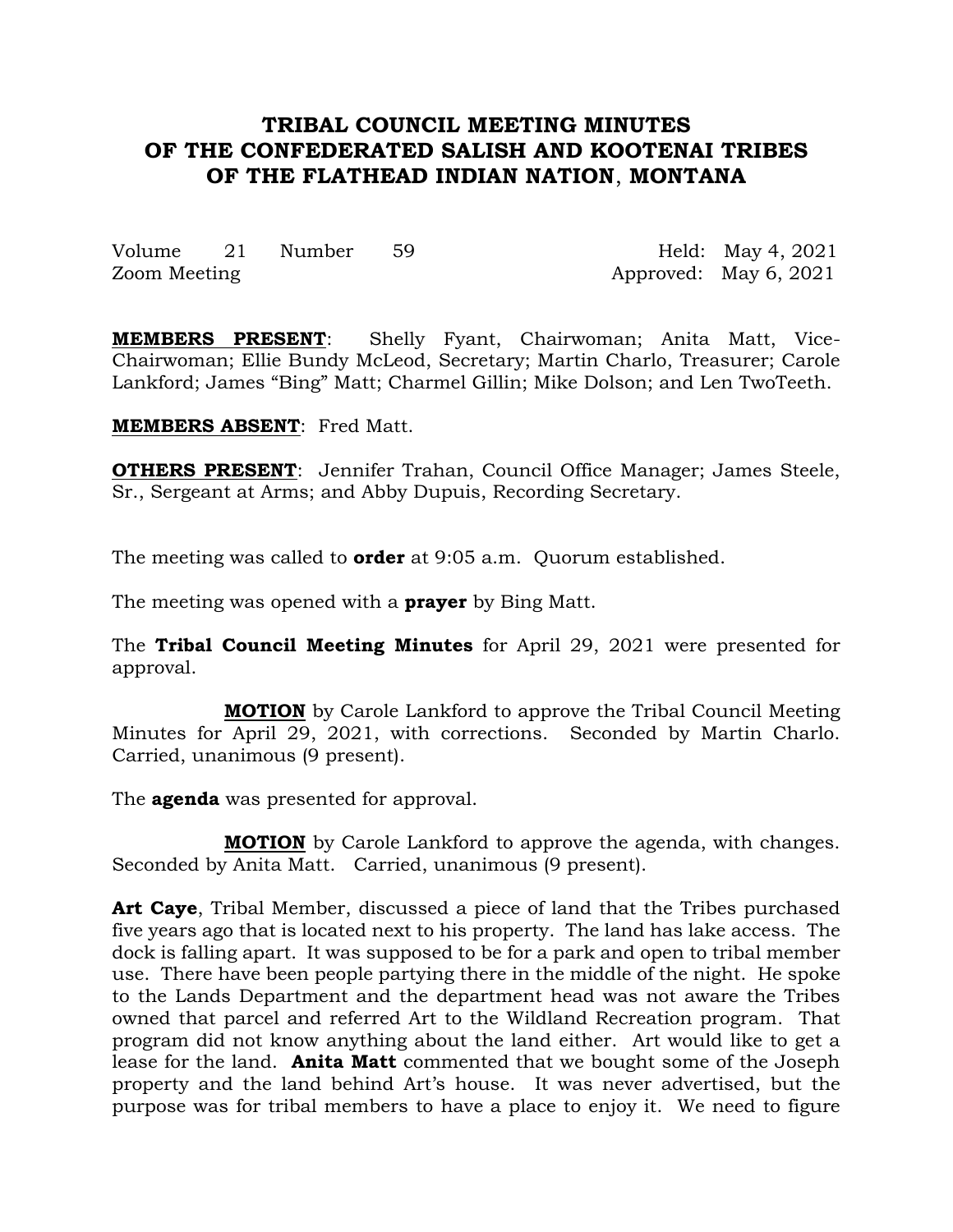out how to secure it. Anita wants it on the inventory, and she wants to have the Wildland Recreation program take care of it, even if they pay Art to mow it, and get some kind of rules or something out there. People should not be showing up there at 3:00 in the morning. **Carole Lankford** thinks it needs to be managed and have signage. If there are lease lots available on the lake, they should be given to families so they can use them. We purchased it for people to use, and it should be managed by the Natural Resources Department. This issue has come in here before. We need to take action to place the property with the Wildland Recreation program to manage it. Art should be paid for mowing it, or the program should mow it. **Mark Couture** researched the property and found out that it was part of the Joseph purchase. He thought it was under the Wildland Recreation program. He did not know if they were the ones managing it. Art has been mowing it and taking care of the property. Art visited with Lester Bigcrane and the Natural Resources Department did not have it in their inventory and did not know it should have been under their program. **Bing Matt** thought there was a sweat house down there by the lake and the dock was part of that. Art said it is on the other side; they are two different lots. **Charmel Gillin** wants all the information and a record of the purchase, including the minutes surrounding that time. We have not seen it on the inventory anywhere. She wants the historical reference and wants to know more about what Art is proposing for a lease or a permit. **Art Caye** commented as it sits now, it is a park. He does not mind tribal members using it so long as they respect it. He does not want people partying down there. He wants to get a lease on it, so he has some say. People are partying in the middle of the night and he cannot do anything about that. The land was purchased from Jack Nolen. **Dan Depoe** looked at it and the land has been poorly managed. It is a management issue. Our lands are not being managed the way they should be. He watched last week's meeting and someone from the Big Draw came in three years in a row to get the property maintained, and nobody has done anything. He asked how can we fix this management problem. We do not want to deal with it, so we just give a tribal asset away to someone. We have a serious management issue with our properties. He wants council to get a unit for managing these properties or get these departments to start managing them. **Chairwoman Fyant** requested that Mark bring it back with a record of purchase, a map, and background information. **Mark Couture** will return this afternoon. **Charmel Gillin** also wants Mark to contact Shoreline Protection to see if there is a record from Mr. Nolen.

Art Caye, Tribal Member, informed council that policies have been set on firewood, so it has been tough on him, such as the 200 feet policy. Taking his truck in there has been tough. He got behind and it gets tougher every year for him since they took the use away for him to use his skidder. It pretty much broke him. Art asked council to let him use his skidder for the summer so he can get some wood piled. He tries to work with Forestry to get a unit marked out, but they told him no. All they tell him is no, he cannot do that. Art wants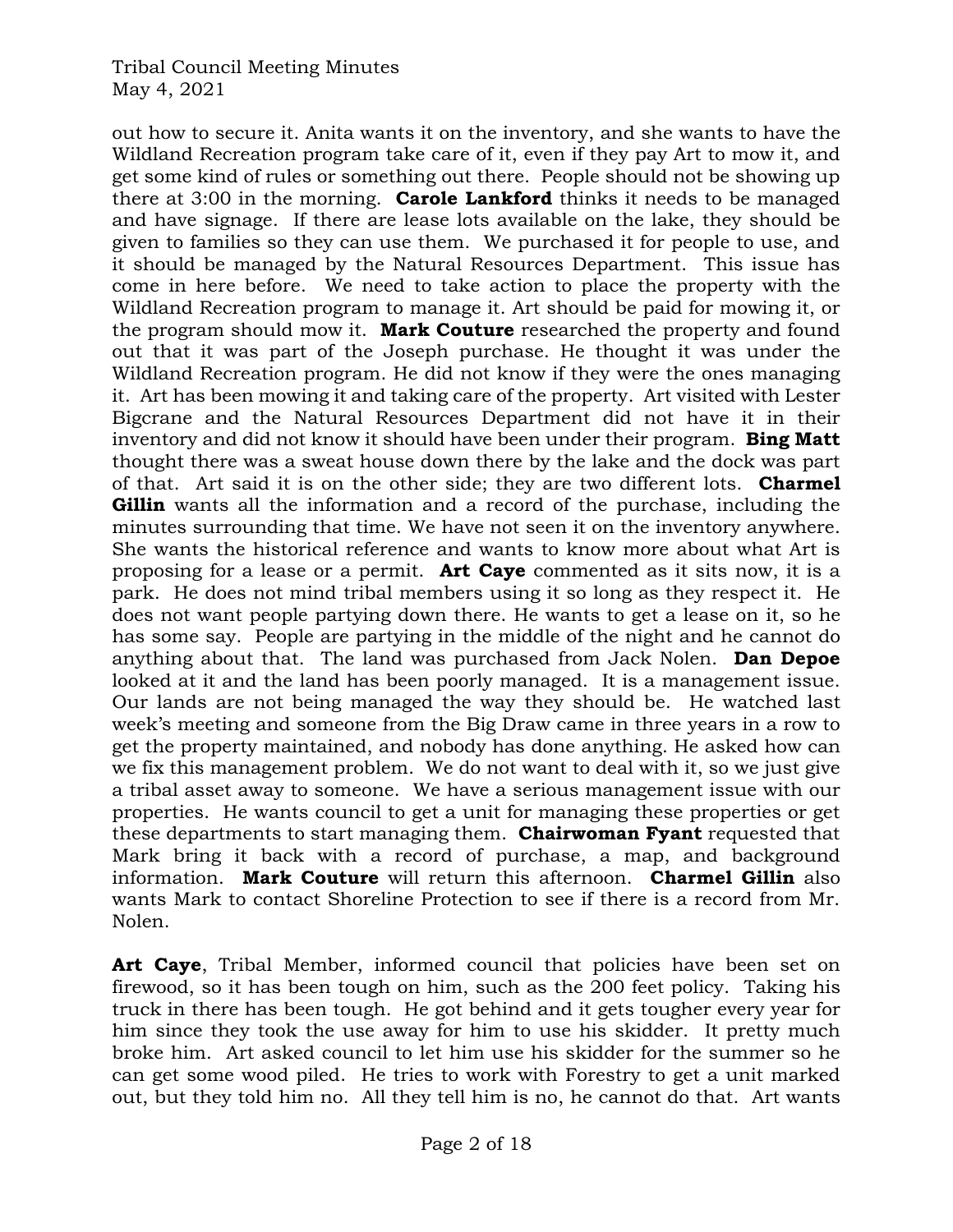the policy waived so he can use his skidder. **Chairwoman Fyant** informed Art that we have a committee to work on those policies. The council members on that committee are Bing Matt and Mike Dolson. She asked them to bring up the policy issue with the Forestry Advisory Committee. There is a meeting tomorrow and then they can make a recommendation to the council. The committee was set up to gain input from the small loggers and woodcutters. **Carole Lankford** suggested that Art put his request in writing so the group knows what the request is.

**Art Caye**, Tribal Member, informed council that he has been thinking about the tribal members. He has been talking to a lot of people. They live day to day and are struggling. The world came to a shutdown due to COVID. We voted in the Tribal Council as our leaders. The Tribal Council gets a paycheck every two weeks and have nothing to worry about, but 99.9% of the tribal members are struggling from day to day. There is a rumor that the Tribes got \$165 million, and it would be nice to see a payout to the membership. **Chairwoman Fyant** responded that the Tribes have not received any money from the American Rescue Plan, so she has no idea where the \$165 million figure came from. The disbursement to the Tribes was supposed to happen before Monday, but so far Rick Eneas has not received any information about that. **Martin Charlo** commented that there was a report on Facebook that there is a council representative saying we decided we are not going to pay out the money because we have more time to spend it. If a council member is telling people that, he asked them to stop doing that. When people ask Martin about it, he is honest with them and tells them that we do not know yet; we have not even sat down to develop a plan for the money. Those rumors are completely inaccurate. **Art Caye** commented that is all we are asking for. If you know nothing, just let us know that, put it out there. Council should have a discussion in open session and let people know what is going on and maybe these rumors would not happen. Council should not sit there and say nothing; that is probably why people think the council is hiding the money. It would work out better for everyone if the council let people know what is going on. People continue to ask about the money, and the council just sits there and says nothing. **Charmel Gillin** thought she heard council say what was just said in these public meetings that are streamed live. It has been questioned and we tried to address the rumors not being accurate. It was reported on April 28 that Rick Eneas has not had the guidelines delivered to us yet. That means we do not know what the regulatory guidelines are on the money. The money has not been released yet. That same thing was reported again yesterday, so we still do not know when the money will be released and what the guidelines will be. We have nothing to hide. **Dan Depoe** thinks those discussions should be in open session so the membership feels more comfortable coming in here. Dan gets people in his store asking if they can come here. People are scared to come to the council meetings. The meetings used to be open for the public and there was food available. We need to get rid of executive sessions. The council needs to plan around executive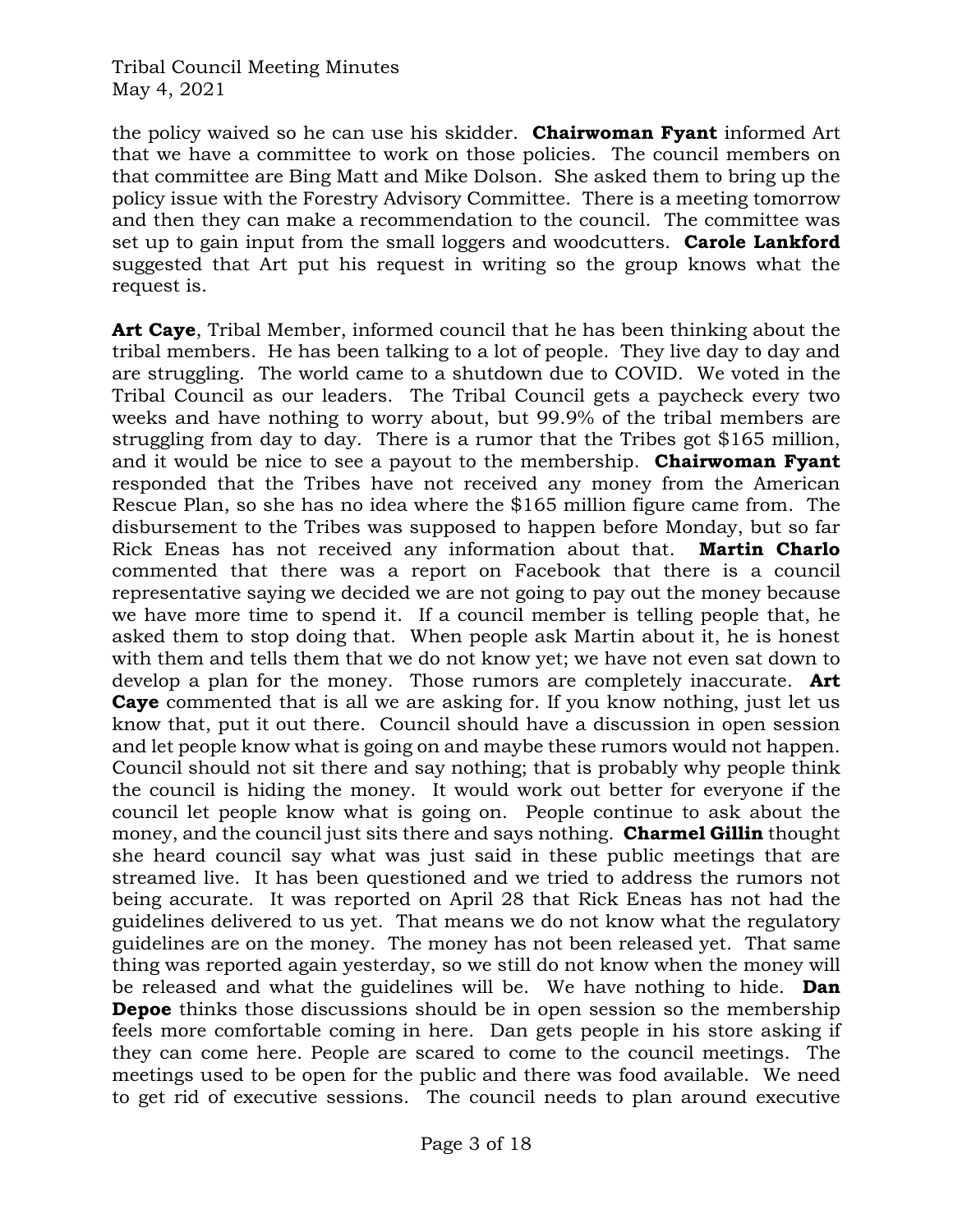sessions, so they are not in and out of executive session and the live streaming of the council meetings are being turned off and on. **Chairwoman Fyant** explained that policy is the council meets in executive session to discuss personnel or litigation issues. Most recently there are times they go into executive session to discuss an upcoming business proposal because the council does not want that information out to the general public until something is finalized. Some of those executive sessions are scheduled on the agenda, but sometimes issues come up. The Tribes have been open for business for quite some time and people can attend meetings; they just need to follow the COVID-19 protocols. That is why there is no food or common water places for people to gather and share anymore. The council could publish another notice in the Char-Koosta News to let people know that we are open for business.

**Art Caye**, Tribal Member, asked what's up with the Bison Range. There are many rumors that the entrance will be on the other side. He asked where we find the money to run that. He wanted to know what the plan is for the Bison Range. **Chairwoman Fyant** advised that the Tribes are in the process of transitioning with the tribal staff. They are hiring staff to work alongside the Fish & Wildlife staff. The goal is to assume full ownership by January 1, 2022. The legislation gave us two years to transition, but we want to accomplish that in one year. The Visitor Center is being remodeled right now. The Bison Range will open Mother's Day weekend, but the actual Visitor Center and Gift Shop will open a month later when the remodel is completed. There was talk about having a different Visitor Center entrance on Ravalli Hill, but that is just talk and we do not have money to do that. We are trying to get money to do deferred maintenance right now. Budget shortfalls prevented the Fish & Wildlife Service from doing those things. The council took action to increase the entrance fees, commercial fees, and special use permit fees. They are preparing to get the doors open on May 9. Shelly did not know the exact number of employees that will be hired, but positions are being advertised. The Fish & Wildlife Service had 8 employees running the Bison Range. **Art Caye** discussed thinning out the buffalo herd and asked if Dan can go in there and take buffalo once the Bison Range is ours. It would be nice to let tribal members go in there and bid on buffalo to thin out the herd. **Chairwoman Fyant** told him that the council took a fieldtrip to the Bison Range and talked about it, but no decision has been made yet. **Charmel Gillin** informed Art that Tom McDonald made a report at the Elmo District Meeting on April 28 and said he is expecting 8 new full-time positions and some additional furloughable positions. Some of the existing positions would use their existing program managers. There is no funding available for operations and maintenance, so they have to use some existing staff. There are 8 positions in addition to what is on the organizational chart already. **Martin Charlo** stated that as far as employment, Tom McDonald said we are taking it over and being open to ideas on everything, like concessions. We will need people with horse herd skills. He does not know whether we will have public comment, but Tom is the guy to talk to about it. We are not going to run it the same way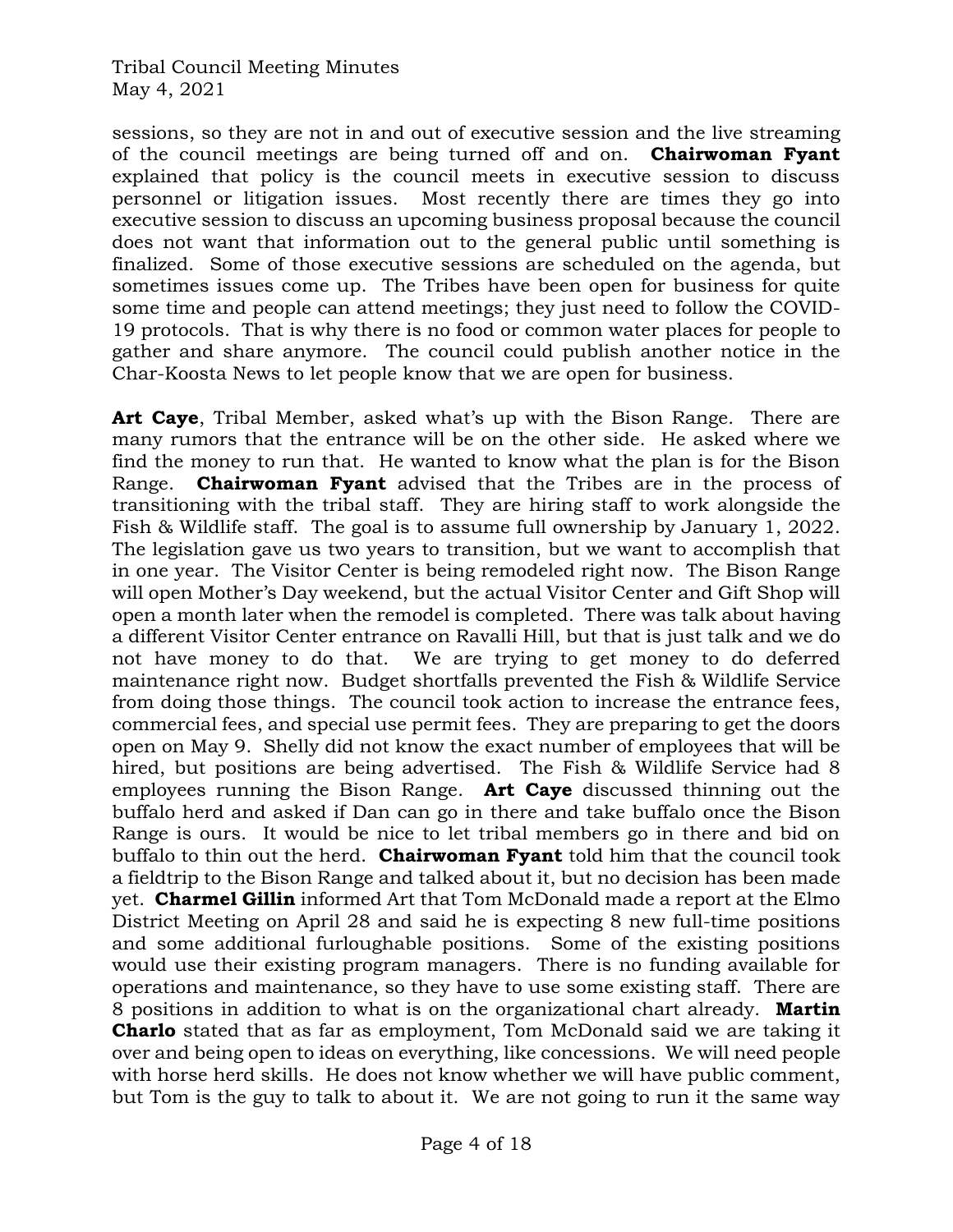in the future. We will for the first year, but then they will be open to all possibilities. **Art Caye** reported that there was a herd of buffalo that got away from the ranchers. There were several people who had buffalo and then they would lose one here and there. There were 30 cows that ran wild. Art does not know if Bud Brass still does buffalo anymore, but once in a while people would stop at Art's ranch and ask if they could shoot them. There are still about thirty or forty buffalo that run wild. Art said he could not approve or deny their request because they were not his buffalo.

**Jean Matt**, **Dale Nelson**, **Rob McDonald**, **Mark Clary**, and **Chelsea Kleinmeyer**, Unified Command Team, gave an update. **Chelsea Kleinmeyer** reported as of this morning there was a total of 2,162 confirmed cases in Lake County. There was an uptick in COVID cases this past week. Lake County has 21 active cases, no current hospitalizations, and a total of 37 deaths to date. The State of Montana updated their website yesterday. Lake County reported that 47.3% of the population is fully immunized. We are at 54.7% having received at least one dose of the vaccine. It was announced yesterday that the FDA will authorize the Pfizer vaccine for 16-year-olds next week. They are looking at doing evening/weekend clinics to get school kids in for their shots. They will contact the schools to find out if it would be better to immunize the children at the schools. She will have more information next week. The second shot clinic is scheduled at the gymnasium for this weekend from 9:00 a.m. to 12:00 p.m. If people want their first dose, they can walk in. They are still scheduling people for appointments. May 20 is the Johnson & Johnson clinic. This week they have their health outreach van out and about. Today it is in St. Ignatius. It will be going to Harvest Foods in Ronan tomorrow, and then to the vacant lot across from Super One Foods in Polson on Friday from 10:00 a.m. to 3:00 p.m. The Pfizer and Johnson & Johnson vaccines are available. **Dale Nelson** was busy with an accident last Saturday so he could not help with the vaccine clinic. Dale has very few masks left, but he is not getting many requests for masks anymore. He still has hand sanitizer available. **Rob McDonald** reported that it has been business as usual. The bills are coming in for the radio and print ads to get folks to go to the past clinics. **Jean Matt** asked what the plans are for the Unified Command Team in the future. **Martin Charlo** told him that the council is in the middle of making decisions. In order to make a decision correctly, they want all the information. We have gotten to a point where we do not need the full team out there. CSKT and Tribal Heath work well together. We could probably scale back now. Unless the team has other input, that is probably the direction we will take. **Chairwoman Fyant** stated that the council discussed this yesterday and what is our threshold or date for disbanding the Unified Command Center. There was a consensus that we are getting the information we need from the vaccine team who meets with council every Monday. We have our logistics under control with Dale Nelson's weekly reports. The consensus of council was to wait until after the last two vaccine clinics this weekend. The council will finish rescinding the emergency declaration today. **Jean Matt** commented that the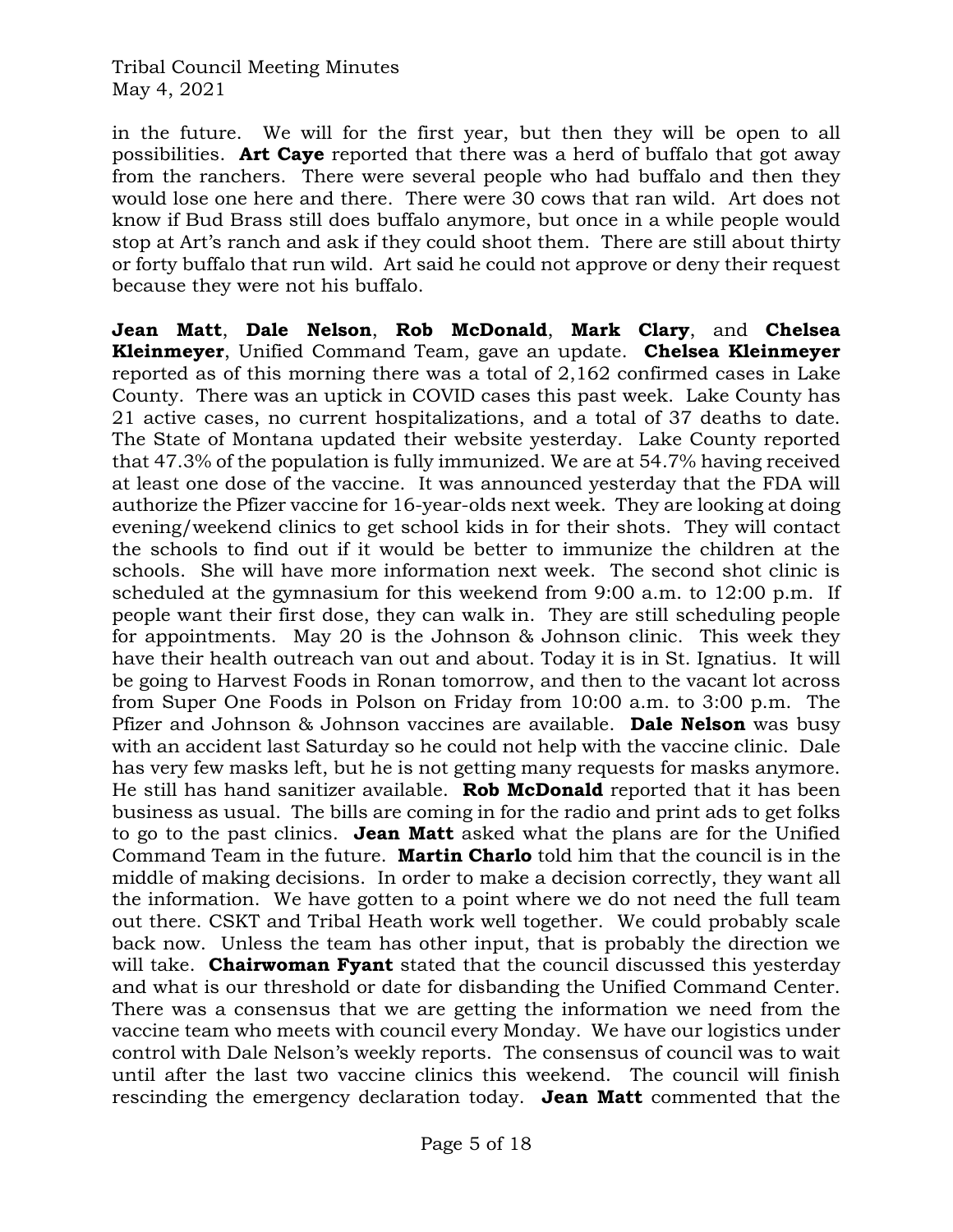Unified Command Team feels confident with the relationship between the Tribes and Lake County, and they are available to meet anytime it is necessary.

**Johnathan Owens** and **Veronica Matt**, Tribal Health Department, requested approval of a contract with Lamar Advertising for two domestic violence billboards. The cost is \$12,700.00 for a year. This is the final year of the domestic violence grant. Veronica told council that she just found out there was an issue with this company. **Chairwoman Fyant** was not aware of any issues with this company. Lamar Advertising has been a friend to the Tribes, and they donated a billboard in Missoula for Jermain Charlo. **Carole Lankford** commented that we need to make sure the message on the billboard is large enough for passersby to be able to read it.

**MOTION** by Carole Lankford to approve the contract with Lamar Advertising in the amount of \$12,700.00 for two domestic violence billboards. Seconded by Ellie Bundy McLeod. Carried, unanimous (9 present).

**Jeanne Christopher**, Early Childhood Services, requested approval of a resolution to submit a grant application in the amount of \$1,411,000.03 to the Department of Health and Human Services funding the Early Childhood Services Early Head Start Expansion Program, including an application for a cost-of-living adjustment.

**MOTION** by Carole Lankford to approve by resolution submission of the grant application in the amount of \$1,411,000.03 to the Department of Health and Human Services for funding the Early Childhood Services Early Head Start Expansion Program, including an application for a cost-of-living adjustment. Seconded by Anita Matt. Carried, 9 for; 0 opposed; 0 not voting.

## **RESOLUTION 21-064**

### **RESOLUTION APPROVING THE SUBMISSION OF A GRANT APPLICATION TO THE DEPARTMENT OF HEALTH AND HUMAN SERVICES FUNDING THE EARLY CHILDHOOD SERVICES EARLY HEAD START EXPANSION PROGRAM, INCLUDING THE APPLICATON FOR THE COST**-**OF**-**LIVING ADJUSTMENT**

### **BE IT RESOLVED BY THE TRIBAL COUNCIL OF THE CONFEDERATED SALISH AND KOOTENAI TRIBES THAT**:

**WHEREAS**, the Confederated Salish and Kootenai Tribes are committed to improving the educational, training and employment opportunities of all children and families; and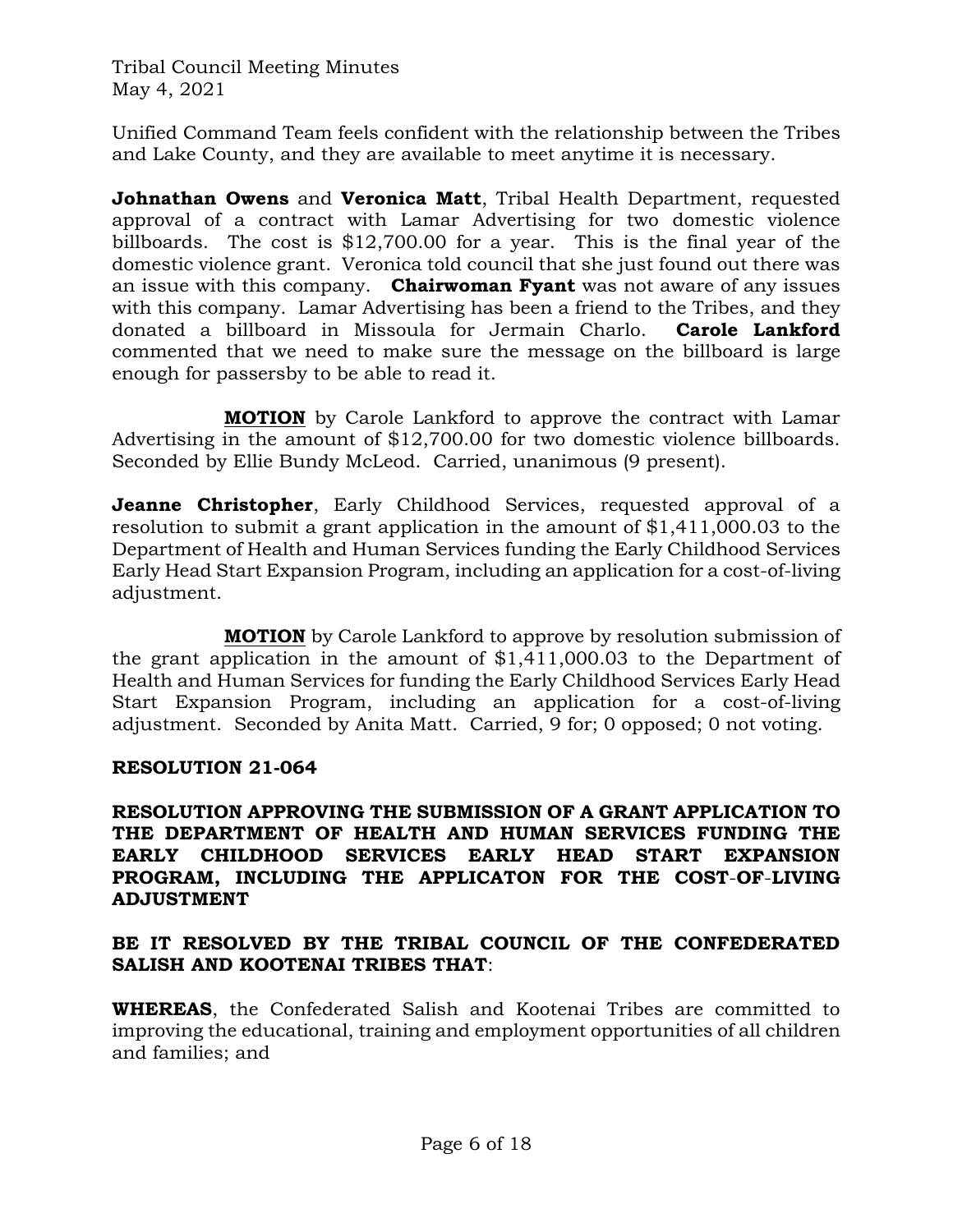**WHEREAS**, the Tribal Council has declared that the children of the Salish, Kootenai and Pend d'Oreille Tribes are our most valuable resource of the Flathead Indian Nation;

**WHEREAS**, the Department of Health and Human Services Office of Head Start has approved for grantees to receive funding for a 1.22% Cost-of-living adjustment for employees of Early Childhood Services;

**NOW**, **THEREFORE**, **BE IT RESOLVED** that the Tribal Council of the Confederated Salish and Kootenai Tribes support the application submitted to the Department of Health and Human Services Office of Head Start for continuing funds to support the Confederated Salish and Kootenai Tribes Early Childhood Services Early Head Start Expansion program for the children of the Flathead Indian Reservation; and

**BE IT FURTHER RESOLVED** that the Tribal Council of the Confederated Salish and Kootenai Tribes support the application submitted to the Department of Health and Human Services to increase the annual funding level with a Cost-Of-Living Adjustment for the Confederated Salish and Kootenai Tribes Early Childhood Services Early Head Start Expansion program for the children of the Flathead Indian Reservation; and

**BE IT FINALLY RESOLVED**, that the Tribal Council Chairwoman and/or her designated representative are authorized to negotiate and execute the grant documents and any amendments thereto.

**Vernon Finley**, Kootenai Culture Committee, requested approval of a contract with KeyaTech, LLC for upgrades to the Kootenai language app that was developed. **Carole Lankford** would like to see some deliverables of the prototype and other things. The contract was blurry and difficult to read so she would like a clean copy of the contract. It looks like this is a modification to the contract. Vernon stated that the contract was approved through the State grant and reviewed by Contracts & Grants. Carole noticed the period of performance was from April 2020 through December 2020. Her question is if this is something that Keya provided a long time ago and we are just getting to it or is that the actual performance date and this is an extension of that contract. Vernon explained that the first contract was for the development of the language app. This contract is to upgrade and improve the app. Carole would like to see the prototype. Vernon said this is part of the additional money from the Montana Indian Language Program. The council packet contained the original contract, not the new one. The new contract has the correct dates on it and states Keya will provide updates to the app. **Charmel Gillin** would like to have the proper backup. **Lissa Peel**, Contracts & Grants, advised that she has the new contract. The scope of work ends September 2021 and indicates it is for additional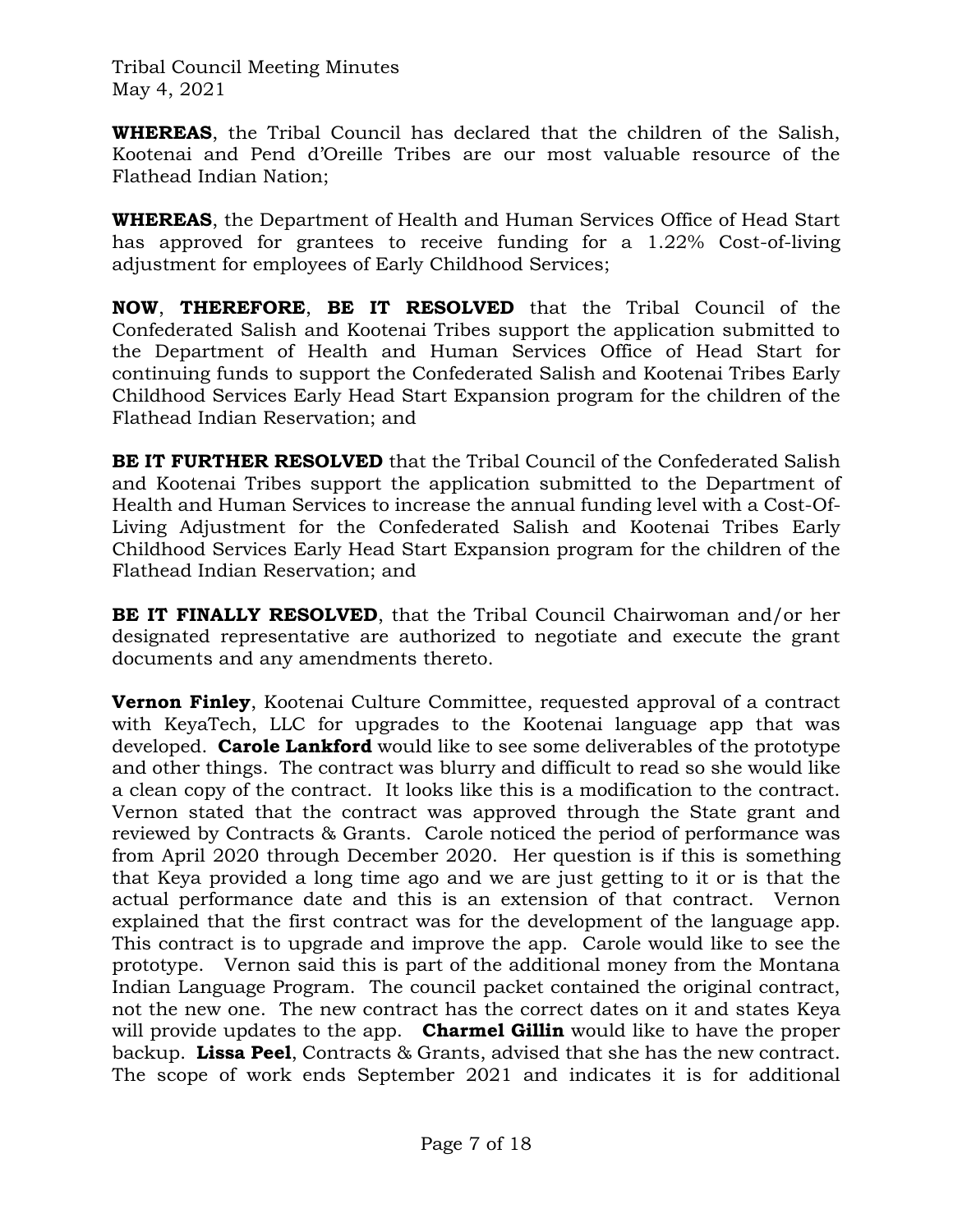upgrades to the language app. **Martin Charlo** commented that the council has the wrong scope for work in the council packet.

**MOTION** by Len TwoTeeth to approve the contractor agreement with Keya Birdsbill, KeyaTech, LLC, in the amount of \$10,000.00 to do upgrades to the Kootenai Language App. Seconded by Anita Matt. Carried, 6 for; 1 opposed (Carole Lankford - does not have the information); 1 abstention (Charmel Gillin); 1 not voting (Ellie Bundy McLeod out of the room).

**Vernon Finley**, Kootenai Culture Committee, had the new apprentices introduce themselves to the council. **Chairwoman Fyant** looks forward to them meeting with the council at the quarterly council meeting. She encouraged the apprentices and wished them well.

#### **\*\*\*\*\*\*\*\* Break \*\*\*\*\*\*\*\***

**Mike Durglo** and **Kathryn McDonald**, Preservation Office, requested approval of a programmatic agreement between the United States Department of Interior, Bureau of Land Management, and the Montana State Historic Preservation Officer and the Confederated Salish and Kootenai Tribes regarding improvements to the East Pioneers Watershed Assessment for a ten-year period. There is no funding attached to the agreement.

**MOTION** by Len TwoTeeth to approve the programmatic agreement between the United States Department of Interior, Bureau of Land Management, and the Montana State Historic Preservation Officer and the Confederated Salish and Kootenai Tribes regarding improvements to the East Pioneers Watershed Assessment. Seconded by Anita Matt. Carried, unanimous (9 present).

**Mike Durglo** and **Kathryn McDonald**, Preservation Office, requested approval of two programmatic agreements between the United States Department of Interior, Bureau of Land Management, and the Montana State Historic Preservation Officer and the Confederated Salish and Kootenai Tribes regarding improvements to the Madison Watershed Assessment for a ten-year period. There is no funding attached to the agreement.

**MOTION** by Ellie Bundy McLeod to approve the programmatic agreement between the United States Department of Interior, Bureau of Land Management, and the Montana State Historic Preservation Officer and the Confederated Salish and Kootenai Tribes regarding improvements to the Madison Watershed Assessment. Seconded by Carole Lankford. Carried, unanimous (9 present).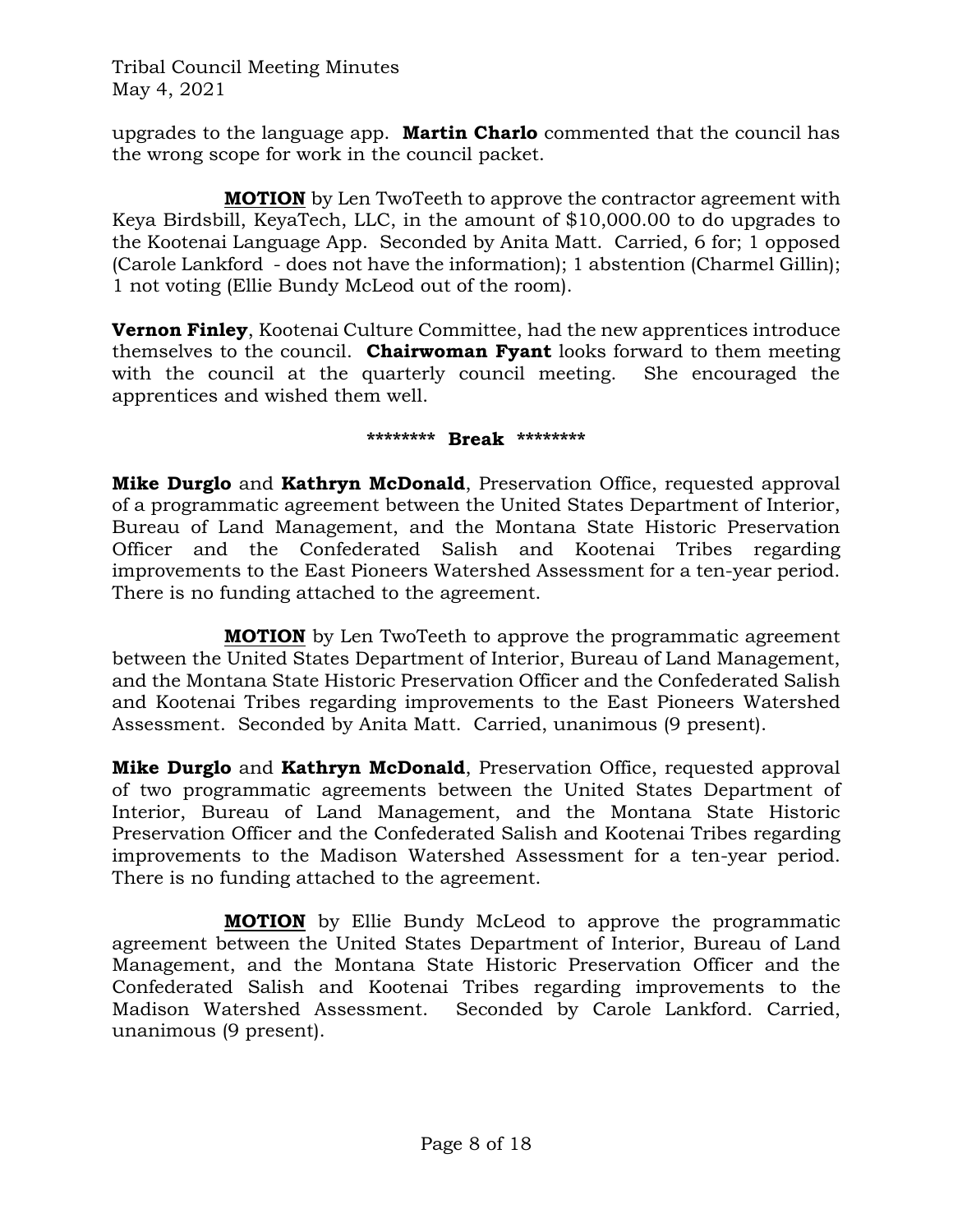**Velda Shelby** and **Janet Camel**, Economic Development, requested approval to accept the low bid in the amount of \$29,250.00 for a feasibility analysis and market study for the C-Store at the former Big Arm property.

**MOTION** by Martin Charlo to accept the low bid in the amount of \$29,250.00 for a feasibility analysis and market study for the C-Store at the former Big Arm property. Seconded by Anita Matt. Carried, 8 for; 1 opposed (Mike Dolson).

**Velda Shelby** and **Janet Camel**, Economic Development Office, requested approval of a letter of commitment and a resolution approving the submission of a grant application to the United States Department of Agriculture in the amount of \$75,000.00 for value-added producers grant funding to complete a feasibility study and business plan for a mobile meat processing unit along with packaging and distribution of locally raised beef and bison. The Tribes must have a ten percent match if it is submitted today.

**MOTION** by Anita Matt to approve the letter of commitment and the resolution approving the submission of a grant application to the United States Department of Agriculture for value-added producers grant funding to complete a feasibility study and business plan for a mobile meat processing unit along with packaging and distribution of locally raised beef and bison. Seconded by Martin Charlo. Carried, 9 for; 0 opposed; 0 not voting.

## **RESOLUTION 21-065**

**RESOLUTION APPROVING THE SUBMISSION OF A GRANT APPLICATION TO THE UNITED STATES DEPARTMENT OF AGRICULTURE (USDA) FOR VALUE-ADDED PRODUCERS GRANT FUNDING TO COMPLETE A FEASIBILITY STUDY AND BUSINESS PLAN FOR A MOBILE MEAT PROCESSING UNIT ALONG WITH PACKAGING AND DISTRIBUTION OF LOCALLY RAISED BEEF AND BISON**

## **BE IT RESOLVED BY THE TRIBAL COUNCIL OF THE CONFEDERATED SALISH AND KOOTENAI TRIBES THAT**:

**WHEREAS**, the Tribal Council of the Confederated Salish and Kootenai Tribes is the duly recognized governing body of the Flathead Reservation; and

**WHEREAS**, the Confederated Salish and Kootenai Tribes are committed to the sound planning and management of Flathead Reservation resources; and

**WHEREAS**, the Confederated Salish and Kootenai Tribes (CSKT or Tribes) have directed the Office of Economic Development to fill the important need of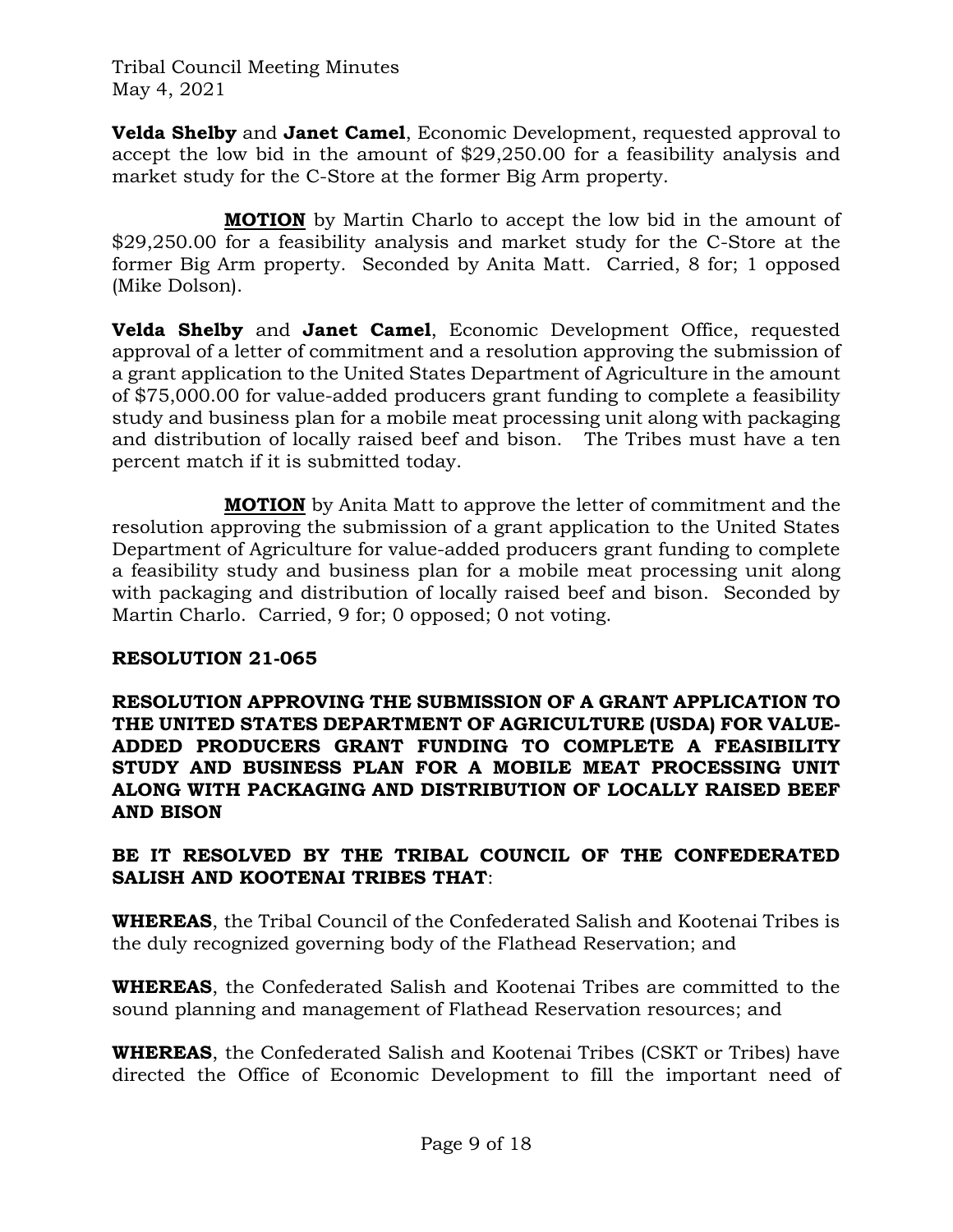diversification of revenues and protection of resources as the Tribes strive for self-sufficiency and planned economic development opportunities; and

**WHEREAS**, the CSKT desire to promote food sovereignty and food security for the people, as stated in CSKT's Comprehensive Economic Development Strategy; and

**WHEREAS**, the USDA provides funding for value-added producer grants for business plan development, market analysis and feasibility studies with the condition that the grant amount is matched with at least 10% Tribal or other non-federal funds;

**NOW THEREFORE BE IT RESOLVED** that the Tribal Council of the Confederated Salish and Kootenai Tribes of the Flathead Reservation approves the application for a \$75,000 USDA Value-Added Producers Grant, to be managed by the Tribal Economic Development Office, to complete a detailed Feasibility Study and Business Plan with market analysis, as outlined in the grant proposal.

**BE IT FURTHER RESOLVED** that the Tribes will provide \$7,500 in non-federal matching funds toward the project.

**BE IT FURTHER RESOLVED** that the Tribal Council Chairwoman and designated representative are hereby authorized to negotiate and execute the contract and any modification thereof.

**Chairwoman Fyant** left the meeting for a phone call with the Bureau of Indian Affairs.

**Rhonda Swaney**, **John Harrison**, **Chelsea Colwyn**, **Stu Levit**, **Dan Decker**, **Michael Wheeler**, and **Ryan Rusche**, Legal Department, requested to meet with council in **executive session** to discuss legal matters. **Rick Eneas**, Financial Management, was present for discussion.

Council reconvened into **regular session**.

**MOTION** by Martin Charlo to approve the resolution to rescind Resolution 20-086 and Resolution 20-090 regarding the Emergency Declaration and Order. Seconded by Bing Matt. Carried, 8 for; 0 opposed; 1 not voting (Shelly Fyant out of the room).

## **RESOLUTION 21-066**

## **A RESOLUTION RESCINDING THE STATE OF EMERGENCY DECLARATION WITHIN THE EXTERIOR BOUNDARIES OF THE FLATHEAD RESERVATION**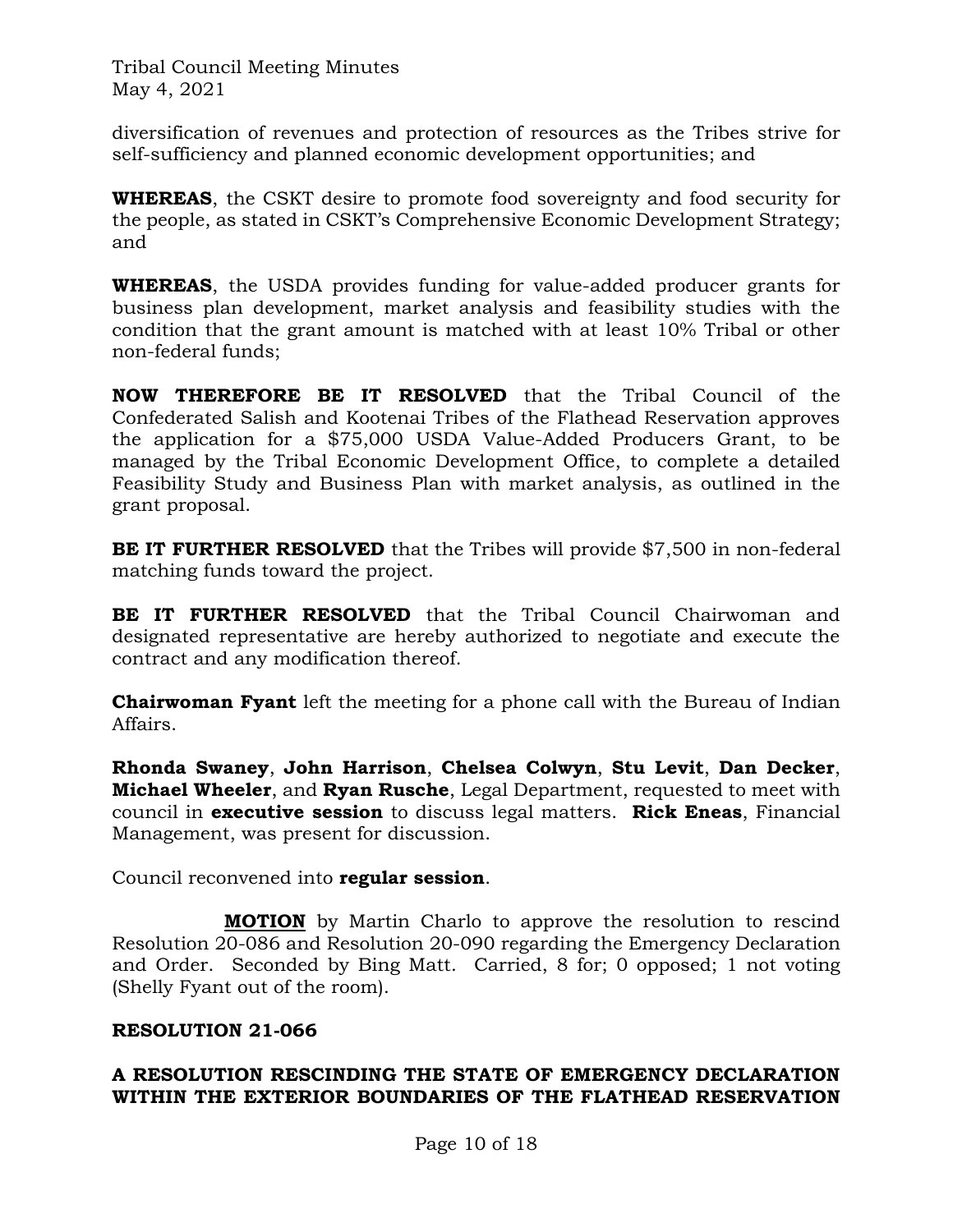### **OF THE CONFEDERATED SALISH AND KOOTENAI TRIBES AND SETTING REOPENING GUIDANCE FOLLOWING THE COVID 19 PANDEMIC OF 2019**- **2021**

## **BE IT RESOLVED BY THE TRIBAL COUNCIL OF THE CSKT THAT**:

**WHEREAS**, the Tribal Council, as the governing body of the Flathead Nation, is entrusted with the responsibility to operate the Tribes' governmental business and protect and preserve Tribal property, wildlife and natural resources, and to protect the health, security, and general welfare of the Tribes; and

**WHEREAS**, protection of property, wildlife, natural resources, health, security, and general welfare of the Tribes is among the highest priorities of the Tribes; and

**WHERES**, several milestones have occurred since the Declaration of Emergency made by Tribal Council on March 17, 2020, through Resolution No. 20-086;

**WHEREAS**, those milestones include the provision of Covid 19 vaccinations to the majority of Tribal members, employees and their families, and the Tribes' willingness to continue vaccinations until herd immunity is reached; and

**WHEREAS**, the State of Emergency no longer exists on the Flathead Reservation;

**THEREFORE**, **BE IT RESOLVED**, that the CSKT Tribal Council hereby rescinds the Declaration of Emergency declared March 17, 2020, by Resolution No. 20- 86, and the accompanying Order established by Resolution No. 20-090 on March 26, 2020 and adopts Center for Disease Control (CDC) published periodic guidance to guide reopening of the Reservation for the foreseeable future.

It was the **consensus** of council to enter the proposed voting rights litigation and approve the legal representation agreement with the Native American Rights Funds.

**Ryan Rusche**, Legal Department, requested approval of a travel request for the list of tribal officials and staff to go to Helena for a meeting on May 13, 2021: Shelly Fyant, Anita Matt, Ellie Bundy McLeod, Martin Charlo, Carole Lankford, Bing Matt, Fred Matt, Charmel Gillin, Mike Dolson, Len TwoTeeth, Ryan Rusche, Rhonda Swaney, Dan Lozar, Seth Makepeace, Craig Barfoot, Rick Eneas, Velda Shelby, Clayton Matt, Tony Incashola, Sr., and Vernon Finley. **Martin Charlo** thought rescinding the emergency declaration would allow staff to travel at the discretion of the department heads.

**MOTION** by Bing Matt to approve the travel request for the list of tribal officials and staff to go to a meeting in Helena on May 13, 2021. Seconded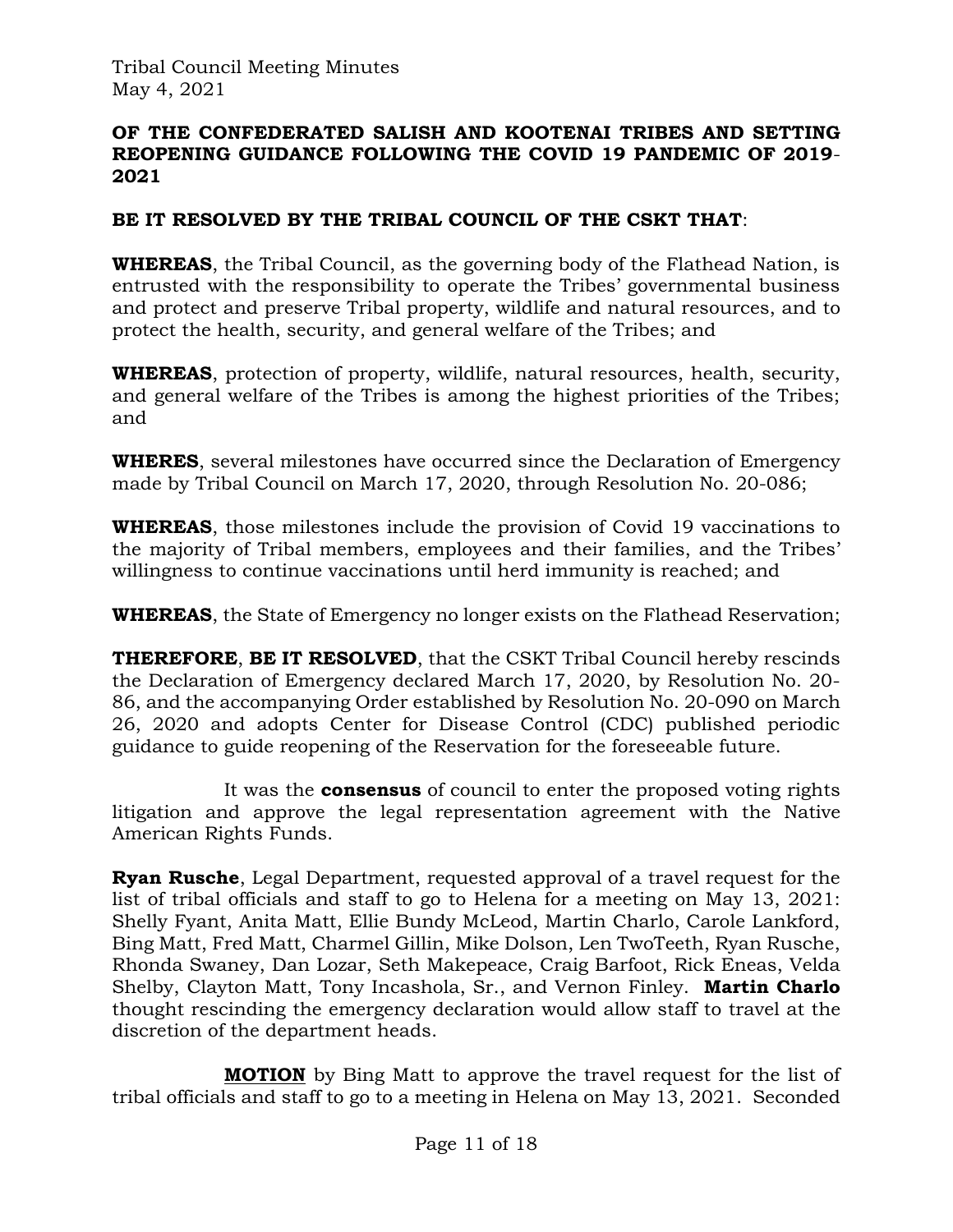by Ellie Bundy Mcleod. Carried, unanimous (8 present – Shelly Fyant out of the room).

**Carole Lankford** presented a request from Wanda Adams for burial assistance in the amount of \$600.00 for her father, David Warren. David's daughter Brandy is a tribal member. The money would go directly to Lake's Funeral Home. **Council** advised that no action was necessary according to policy.

**Carole Lankford** informed council that she received a request from Tyrone Burke for an extension on a land issue. Carole told him she cannot grant the request. Mark Couture will bring it up this afternoon.

**Len TwoTeeth** informed council that One Heart had no trespassing signs posted on the Black Bear Ranch and the Tribal Lands Department made them remove the signs and said they need council approval. One Heart is having problems with people entering the property. They requested to post no trespassing signs so they can control people accessing the property.

**MOTION** by Len TwoTeeth to approve no trespassing signs at the Black Bear Ranch. Seconded by Mike Dolson. Carried, unanimous (8 present – Shelly Fyant out of the room).

### **\*\*\*\*\*\*\*\* Lunch \*\*\*\*\*\*\*\***

**Chairwoman Fyant** returned to the meeting.

**Ellie Bundy McLeod** left the meeting for the remainder of the day to go to Helena to speak at a MMIW Awareness Day event at the capitol building.

**Helen Russette**, University of Montana, discussed an executive summary and draft manuscript on Resilience Among Children With Prenatal Substance Exposure. The name of Helen's paper is "Identify family-child activities among children with prenatal substance exposure in a Tribal Nation; Caregiver perspectives on barriers, facilitators and positive outcomes". Helen graduated last weekend with her doctorate degree. She is preparing for her dissertation defense, and then she will be transferring to the John Hopkins University.

**MOTION** by Len TwoTeeth to accept the paper. Seconded by Anita Matt. Carried, unanimous (8 present).

**Helen Russette** asked council if she could continue to highlight the CSKT in the paper or if they prefer to remain anonymous. **Chairwoman Fyant** thought it would be okay to highlight the CSKT. We are looking at potential treatment options to make something culturally relevant. It was the **consensus** of council to authorize Helen to highlight CSKT in her paper.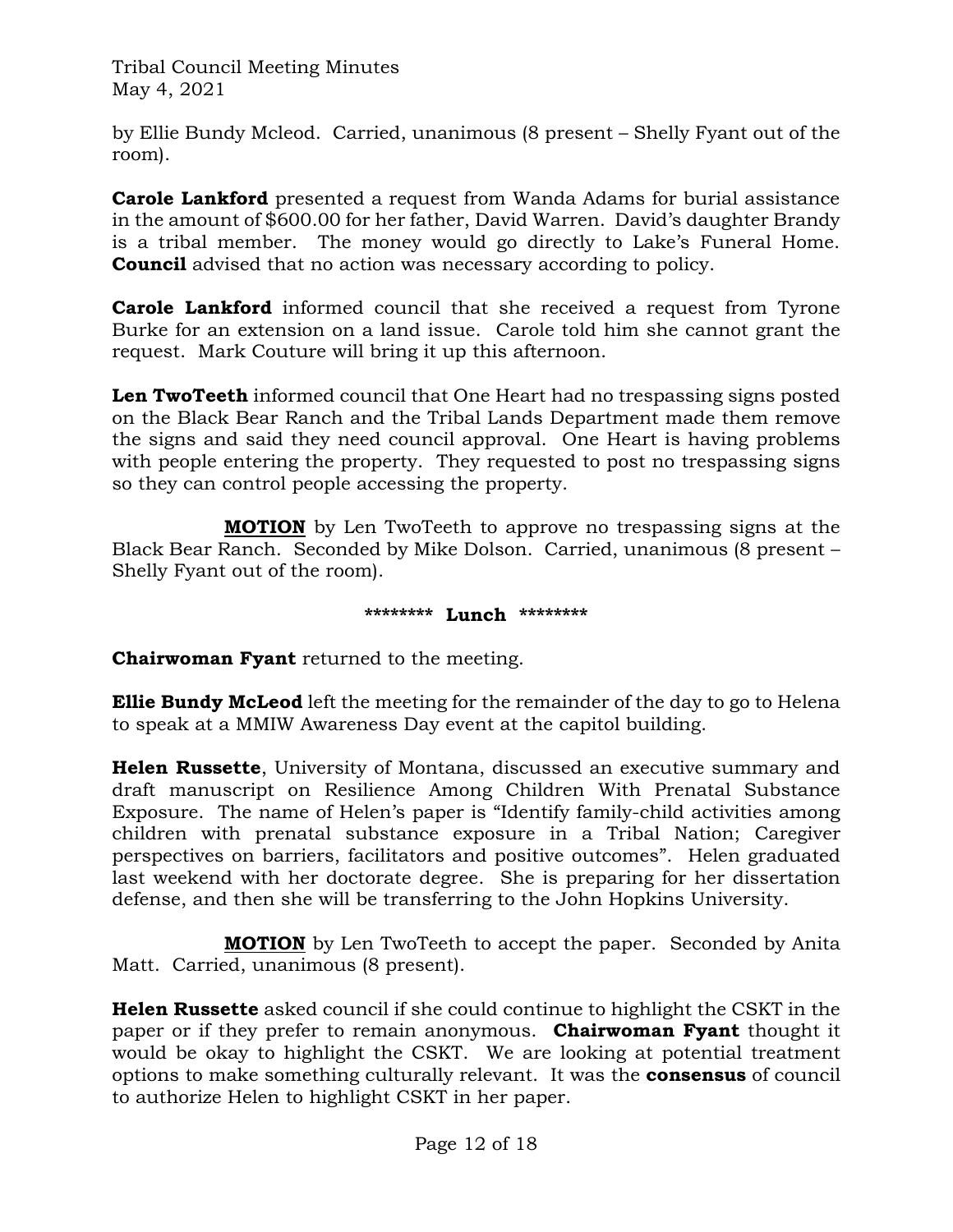**Helen Russette** gave an overview of the study proposal she is recruiting for. Motivation for the study is well-established protective factors associated with child development applies in the context of prenatal substance exposure can serve to shed light on impactful interventions that promote healthy development among high-risk children. The objectives are to measure positive caregiver and family-child engagement, social support of the caregiver, and residential greenspace exposure. The results will be disseminated in July. The study tools are novel early child caregiver tools, and the age range is 0-3. It will be an online or paper survey and takes about twenty minutes to complete. The study proposal will be presented to both Culture Committees.

**Filip Panusz**, **Julian Cossentini**, and **Myrna Adams**, Arlee Rehabilitation Center, gave an update. It is an animal center/rehabilitation community of people that want to provide services to those animals and people who wish to work with those animals rather than euthanize and follow the familiar path of animal shelters around us. They will be launching their pilot project this year. They will be offering a day camp for children aged 8 through 13 the first week of August. They requested to use the Arlee Pow Wow Grounds for the critter camp. **Tara Irvine**, Tribal Lands Department, did not know when the maintenance work would be done at the pow wow grounds.

**MOTION** by Charmel Gillin to approve the use of the Arlee Pow Wow Grounds for the day camp, to be conditional on any rehab work scheduled by the committee. Seconded by Bing Matt. Carried, unanimous (8 present).

**Filip Panusz** announced there will be a spay and neuter clinic in partnership with Spay Montana September 11-12, 2021. They hope to have trap and release for feral cats. They are working with Tara Irvine to identify a location for the clinic. If the clinic in Mission is not available, they are looking at other sites. It will be funded through their grant. They are working with S&K Gaming to get room accommodations for the veterinarian and assistant. Filip will contact Rob McDonald about spreading the word through the Char-Koosta News. **Tara Irvine**, Tribal Lands Department, is waiting for more information on what space needs they have before she can identify a location. Filip requested a letter from the Tribes that we are working together and support their vision to be submitted with the grant application to the Montana Healthcare Foundation. The deadline to submit the grant application is June 1, 2021.

**MOTION** by Anita Matt to approve a letter of support for the Montana Healthcare Foundation grant. Seconded by Martin Charlo. Carried, unanimous (8 present).

**Filip Panusz** gave an update on where they stand and where they are headed and reaffirming the commitment to collaborate. They worked to build their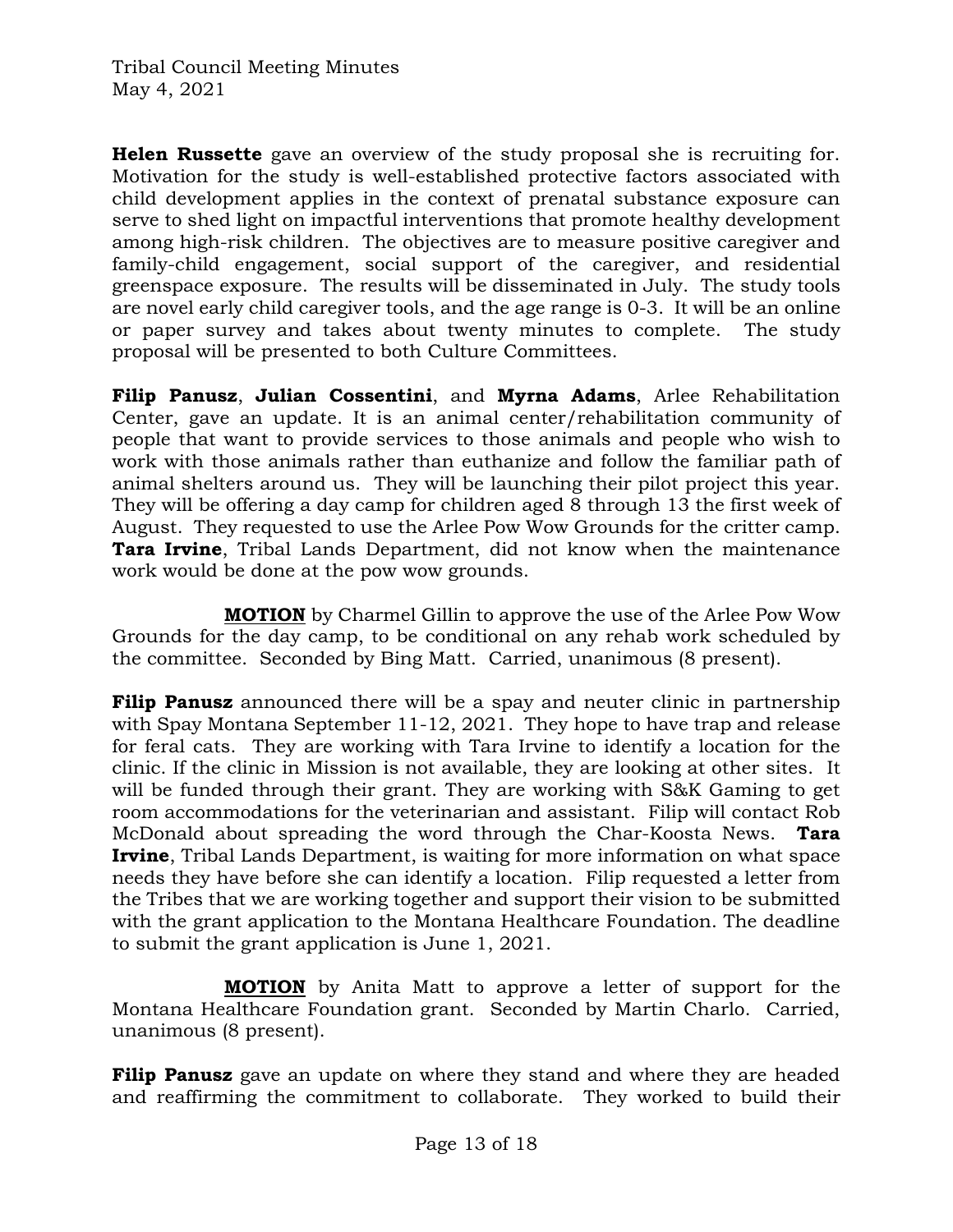capacity, worked on a lot of grants, planning, logistics, and protocols for the nonprofit to work effectively. They did Missoula Gives and they raised \$10,000. People responded positively and 11 organizations have offered sponsorships amounting to \$6,000. Filip encouraged the council to adopt a dog ordinance.

#### **\*\*\*\*\*\*\*\* Break \*\*\*\*\*\*\*\***

**Mark Couture** and **Holly Hitchcock**, Tribal Lands Department, presented a request from Lori Lundeen for an easement in Big Arm for alternate, emergency access to the Wild Horse RV Resort Subdivision. The Land Committee reviewed the request and recommended denying the request.

**MOTION** by Anita Matt to deny the request from Lori Lundeen for an easement. Seconded by Martin Charlo. Carried, unanimous (8 present).

**Mark Couture** and **Holly Hitchcock**, Tribal Lands Department, presented a request from Mary Ann Rotundi and John Heus for a right of way to access their fee property in Finley Point. The Land Committee reviewed the request and recommended denying the request.

**MOTION** by Martin Charlo to deny the request for right of way from Mary Ann Rotundi and John Heus. Seconded by Anita Matt. Carried, unanimous (8 present).

**Mark Couture** and **Holly Hitchcock**, Tribal Lands Department, presented a request from the U.S. Forest Service for a temporary road use permit for one year to access USFS land that borders tribal property. It was recommended they be granted a one-year revocable permit with a \$375 refundable bond and a \$600 permit fee. The Land Committee reviewed the request and recommended approving it.

**MOTION** by Anita Matt to approve a one-year revocable permit to the U.S. Forest Service with a \$375 refundable bond and a \$600 permit fee. Seconded by Bing Matt. Carried, unanimous (8 present).

**Mark Couture**, Tribal Lands Department, requested approval to accept the best bid for the Big Draw house and a homesite lease. Three bids were received, and Josh Roberts was the high bidder. All bidders were tribal members.

**MOTION** by Martin Charlo to accept the high bid from Josh Roberts for the Big Draw house. Seconded by Anita Matt. Carried, unanimous (8 present).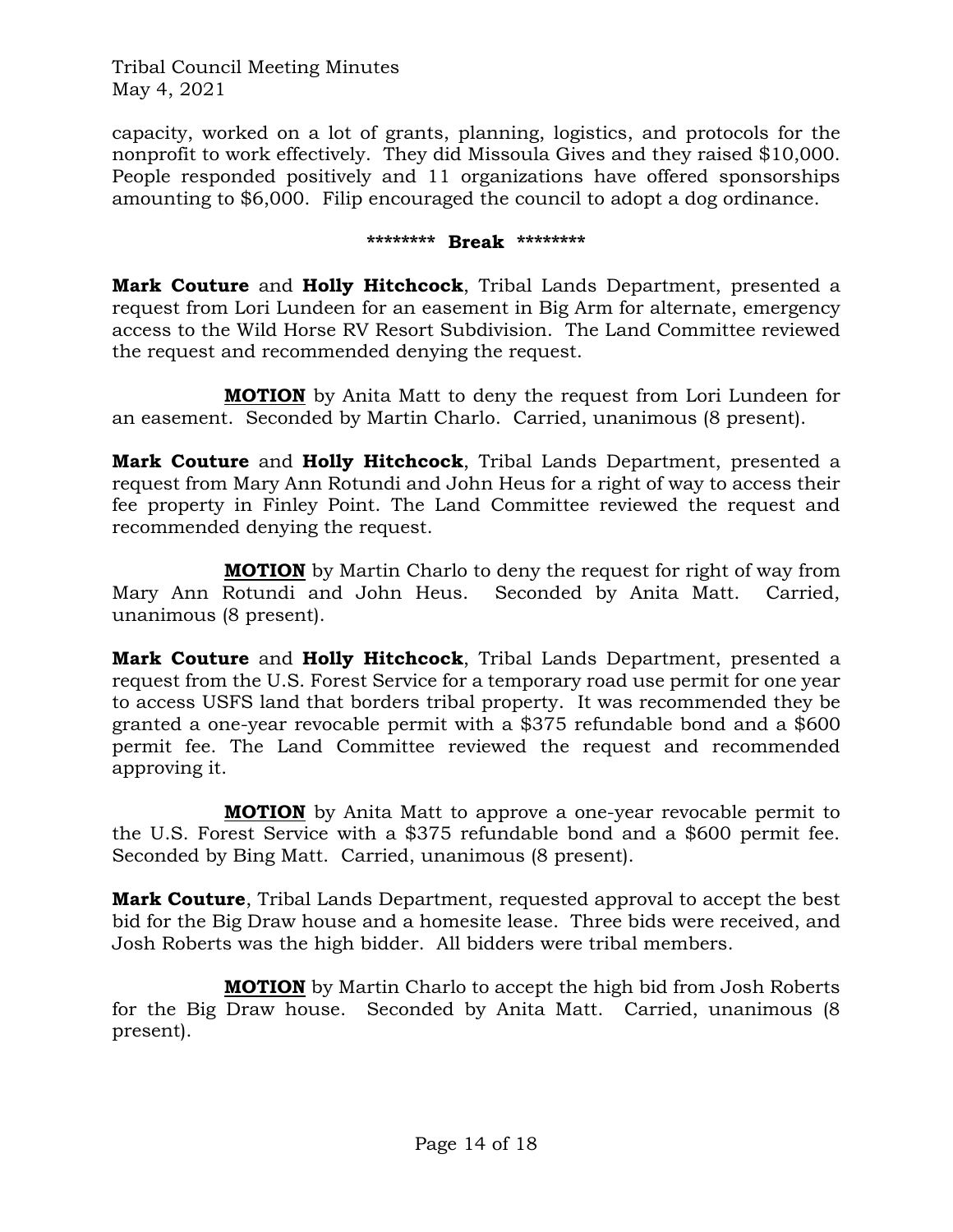**Mark Couture**, Tribal Lands Department, requested approval to accept the best bid for the Niarada house and a homesite lease. Mark recused himself from the process. Brandon Couture was the high bidder.

**MOTION** by Charmel Gillin to accept the high bid from Brandon Couture for the Niarada house and a homesite lease, as presented. Seconded by Martin Charlo. Carried, unanimous (8 present).

**Mark Couture** and **Tara Irvine**, Tribal Lands Department, presented a request from Sareen Banna, The Beehive Permanent Cosmetics, for a revocable permit to operate a permanent cosmetics and tattoo parlor on Tribal Tract T4513 located in Polson. Options presented were: (1) approve a one-year revocable permit so long as all permitting requirements are met, including a rental payment of \$350.00 per month, required insurance, and required bond; (2) deny the request; and (3) hold further discussion. The Land Committee recommended going with option 1. There will be a 10x12 building on the site. There is no water on the site. She will put in an outhouse. The rest of the water will be brought in from a water tank and she will remove the water from the site.

**MOTION** by Martin Charlo to go with option 1 and approve a revocable permit for Sareen Banna, The Beehive Permanent Cosmetics, to operate a permanent cosmetics and tattoo parlor on Tribal Tract T4513 located in Polson. Seconded by Anita Matt. Carried, 7 for; 1 opposed (Carole Lankford).

**Mark Couture**, Tribal Lands Department, presented a request from Jason McDonald for a five-year extension on Ag Lease No. 2272 for 80 acres of the irrigated tract. Jason bid \$5,912.25 per year beginning January 1, 2020 through December 31, 2024. He is proposing a five-year improvement lease to rebuild both pumps and motors for the irrigation; rebuild burnt control panel on Pump B; build cross fence to isolate the field under the wheel-line; and till and replant the section of lease that is under the wheel-line. The Land Committee recommended approval of the proposal. Options discussed were: (1) accept the Land Committee recommendation to approve the proposal for a five-year extension; (2) deny the request; and (3) hold further discussion. The total investment of improvements amounts to \$33,700.00. He would still pay the 5,912.25 per year in addition to the improvements.

**MOTION** by Mike Dolson to approve the improvement lease with Jason McDonald. Seconded by Charmel Gillin. Carried, 7 for; 1 abstention (Anita Matt).

*Anita Matt, for the record, "It appears there's quite a bit of improvements that's gonna have to be made, but I still think in the outcome he'll come out ahead on a 400-acre parcel."*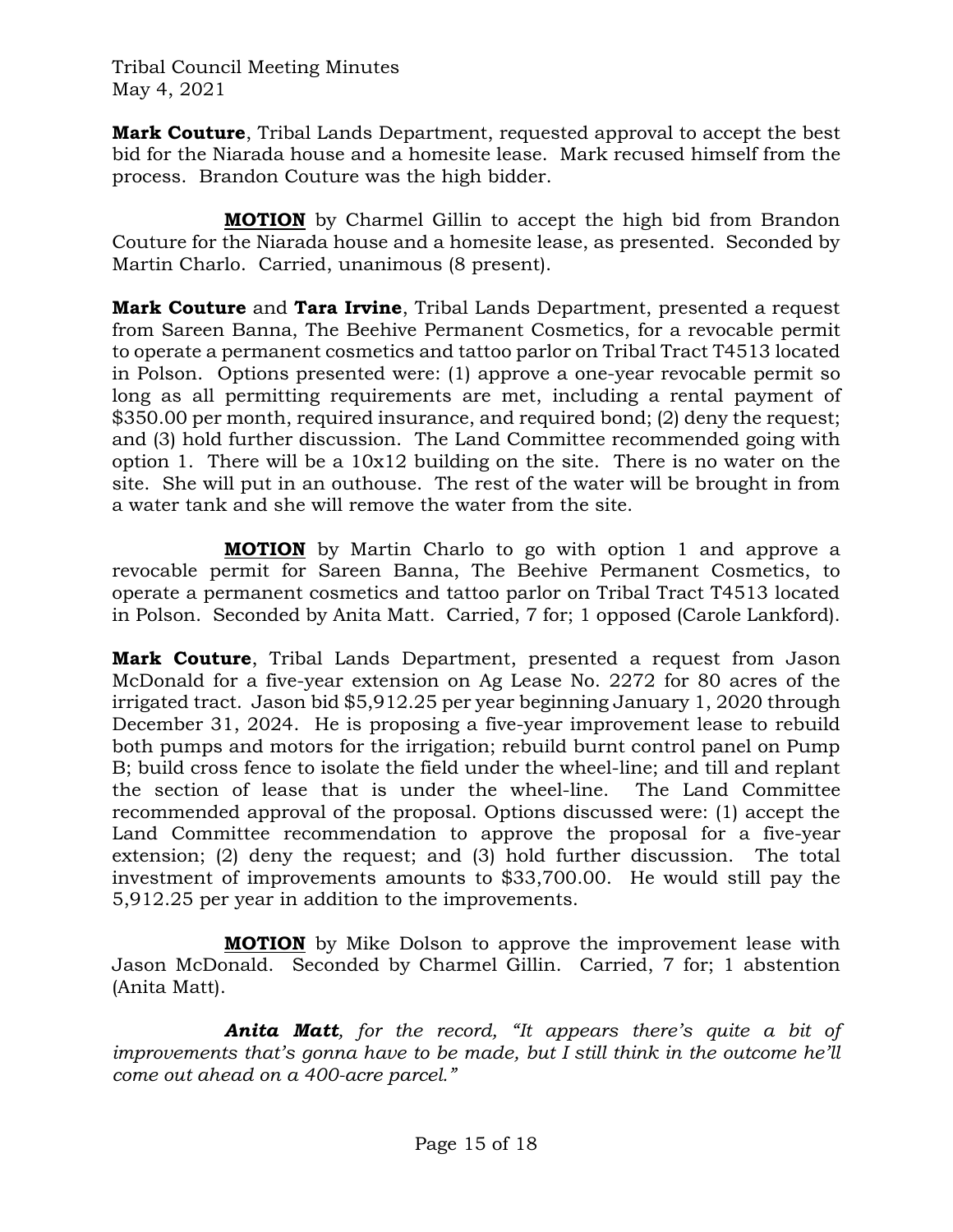**Mark Couture**, Tribal Lands Department, discussed Range Unit 40 located in the Irvine Flats area in Elmo, containing 4,351.11 acres. This range unit was advertised twice, and no bids were received. A negotiated bid was submitted from Doug Jackson and Shane Carr at \$23 AUM, for a total of \$18,630.00, for a period of five years. The Land Committee and the Lands Department recommended accepting the negotiated bid. Options presented were: (1) approve the Land Committee's recommendation to negotiate; (2) deny the recommendation; and (3) hold further discussion.

**MOTION** by Anita Matt to approve the negotiated lease with Doug Jackson and Shane Carr. Seconded by Mike Dolson. Carried, unanimous (8 present).

**Mark Couture**, Tribal Lands Department, requested acceptance of the 2021 Spring Bid. A total of 94 agriculture leases (25 allotments and 69 tribal tracts) were advertised. The Tribal Council reviewed the Spring Bid packet at the chair's meeting and recommended accepting the bids. Options presented were: (1) approve the recommendation to accept the Spring Bid; (2) deny the recommendation; and (3) hold further discussion.

**MOTION** by Carole Lankford to accept the 2021 Spring Bid. Seconded by Bing Matt. Carried, unanimous (8 present).

**Len TwoTeeth** discussed a request from the Dayton School regarding a proposed land exchange. The school is located on tribal property. The School Board would like to seek funding to build a gymnasium and they need to show ownership of the property in order to get that funding. Len wants to start those discussions with the School Board. This would benefit the kids and he wants the Tribal Lands Department to engage with the School Board and come up with some options to get this completed so the School Board can seek funding to build a gymnasium. **Carole Lankford** thought this exchange had already been approved, but here we are revisiting it again. Len explained that we questioned whether or not they even owned the property they were trying to exchange so that is what stopped the process. **Mark Couture** stated that the title company said the Tribes owned the property that the Dayton School wanted to exchange. He can follow up with the Legal Department. It was the **consensus** of council to proceed with the land exchange.

**Mark Couture**, Tribal Lands Department, requested to meet with council in **executive session** to discuss a land issue.

Council reconvened into **regular session**.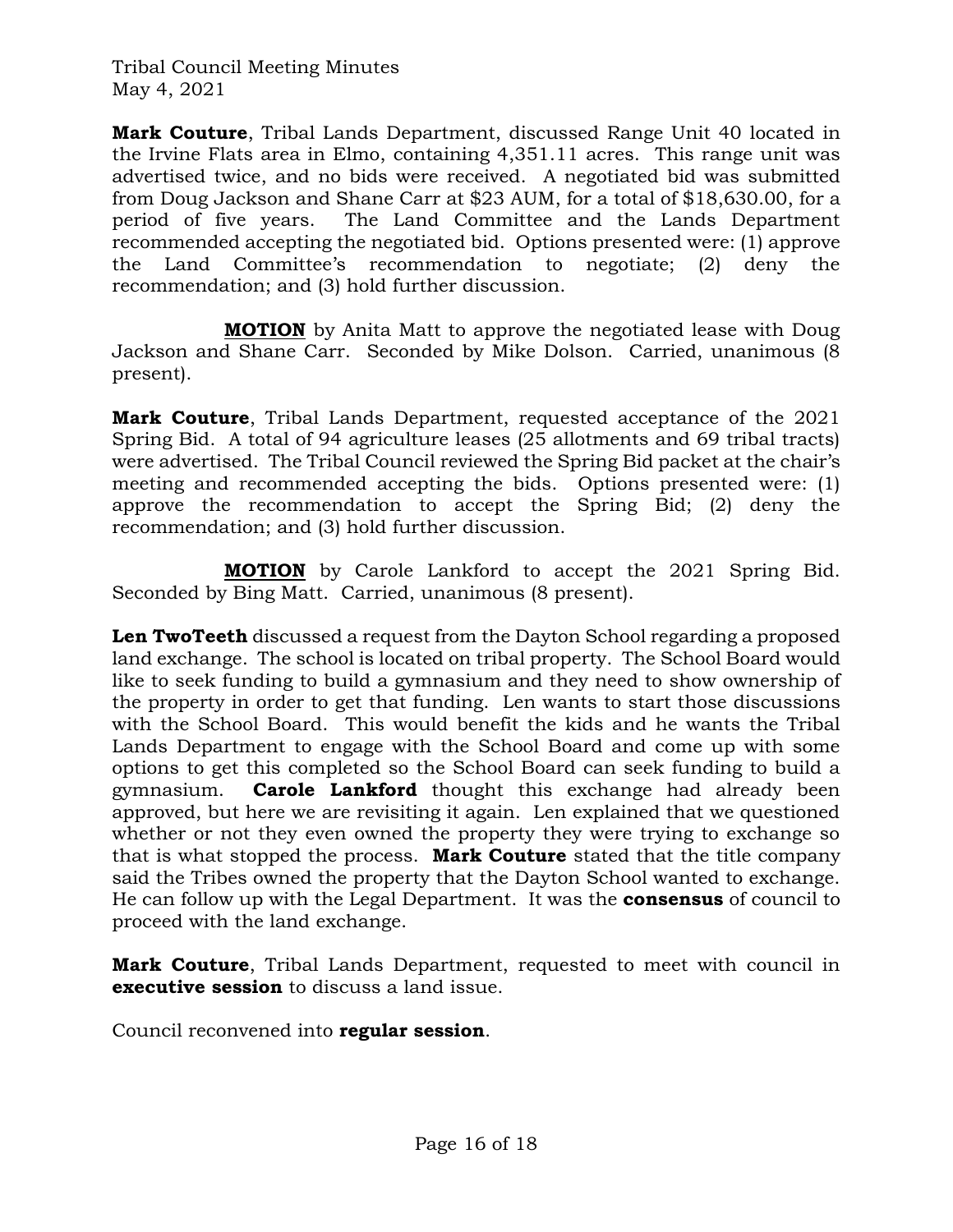**MOTION** by Len TwoTeeth to grant the tenant at the former Houle property an extension until May 15, 2021. Seconded by Martin Charlo. Carried, 7 for; 1 opposed (Shelly Fyant).

*Shelly Fyant, for the record, "The reason I am opposed to the extension is because there has been damage done to the trust asset and he has been given several extensions since he was offered the emergency housing and he hasn't taken personal responsibility for himself or his children."*

**Mark Couture**, Tribal Lands Department; **Stu Levit** and **Michael Wheeler**, Legal Department; met with council to review the Tribal Lands Ordinance 45B. **Len TwoTeeth** wants the Lands Ordinance discussion scheduled for the morning session. **Carole Lankford** thinks we should have had a committee go over it and bring it to the council with proposed changes, like they did with the Credit Policy. It is a daunting process to go line by line of the ordinance. It would be better if we had the people on the ground make the changes and bring in for council consideration. **Charmel Gillin** suggested that if we think we want changes on the homesite leases, how could we change it to allow multifamily and extended family dwellings. We need to put those values back in our system. **Chairwoman Fyant** mentioned that it was brought up how current homesite leases are too small an area for people to do what they want to do. The largest homesite lease is 2.5 aces. An individual suggested that the Tribes go through another allotment act to where people would be given a larger acreage to own, but with the caveat that it could not go out of tribal ownership. **Carole Lankford** informed council there is a house with three campers in St. Ignatius and people live in those campers. It would be nice if we could get a tiny house for them. She thinks family would invite people to live around them as long as they had a place to live. **Chairwoman Fyant** thinks we may have that opportunity with the next round of COVID funds. To help be sustainable, we could do tiny homes on a sweat equity basis so people put an effort into it and respect it afterwards so we would not be having graffiti and meth situations like we have been dealing with recently. **Mark Couture** reviewed proposed changes to the ordinance. Regarding survivorship, the nontribal member spouse would be given a life estate if they want to continue living there until the lease expires. The discussion continued in **executive session**.

Council reconvened into **regular session**.

**Mark Couture** followed up on the dock issue from this morning. The property was put into trust status in 2014. The Elmo Maintenance Department has been mowing the property and the community does use the dock. It is a trust asset, but it was never put into a program. Mark can provide a full update on Thursday.

**MOTION** by Carole Lankford to adjourn the meeting.